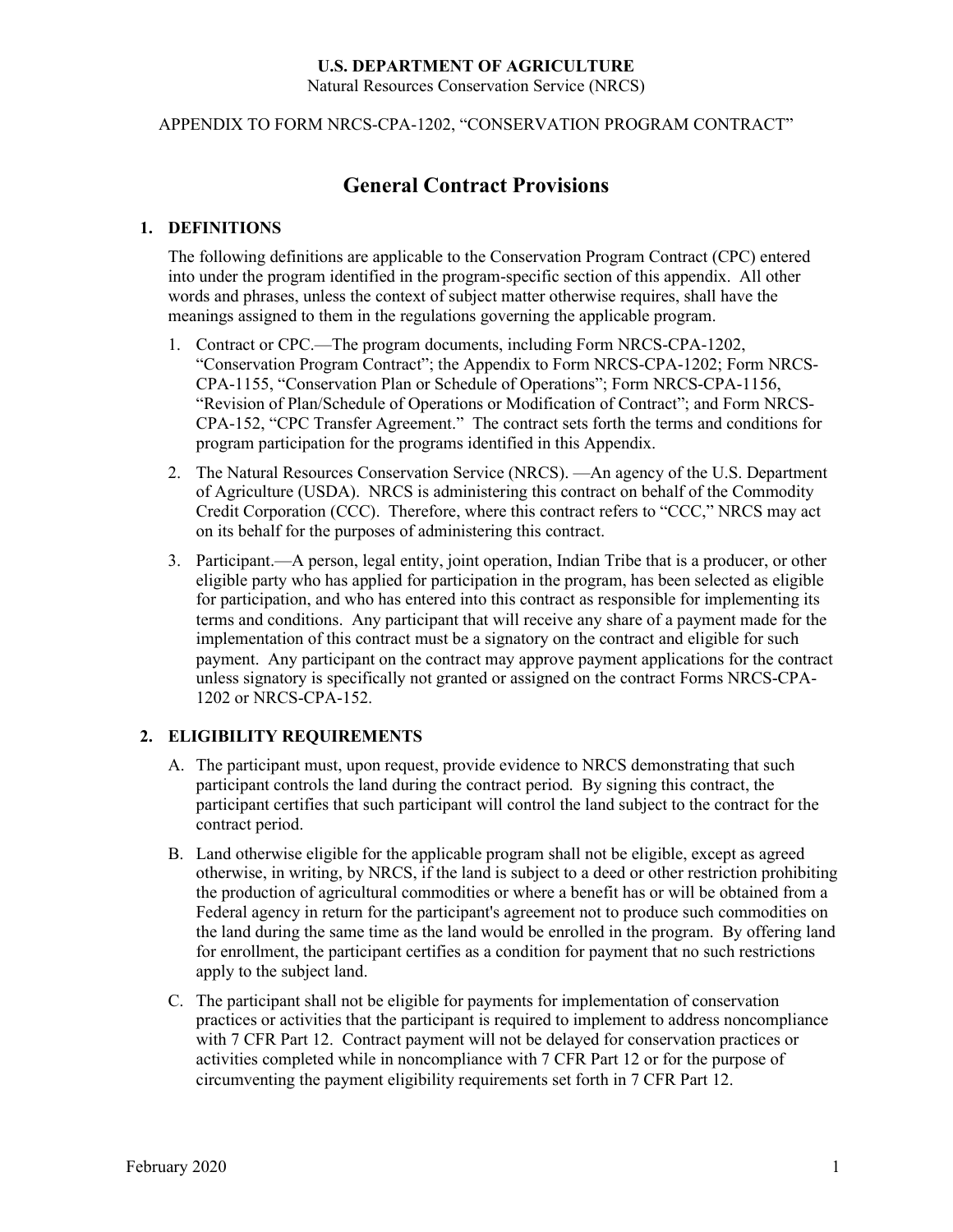#### APPENDIX TO FORM NRCS-CPA-1202, "CONSERVATION PROGRAM CONTRACT"

#### **3. AGREEMENT**

- A. The participant agrees to—
	- 1. Enroll eligible land into the program for the period of time as specified on Form NRCS-CPA-1202 beginning on the date this contract is executed by NRCS;
	- 2. Comply with the terms and conditions of this contract;
	- 3. Establish, maintain, and replace, as specified in this contract, the conservation practices or activities agreed to in Form NRCS-CPA-1155 and, if applicable, Form NRCS-CPA-1156, including completion of a conservation practice or activity within the first 12 months of the contract. NRCS may extend the timeframe for completion if NRCS determines that the participant is unable to complete the conservation practice or activity for reasons beyond their control;
	- 4. Obtain the authorities, permits, easements, or other approvals necessary for the implementation, operation, and maintenance of the conservation practices or activities in accordance with applicable laws and regulations;
	- 5. Discontinue implementation and notify NRCS immediately if during the construction of any conservation practice or activity a previously unknown, unexpected, or unidentified endangered species, archeological, cultural, or historical site is encountered or the prescribed conditions for mitigation purposes have changed;
	- 6. Not undertake any action on land under the participant's control which tends to defeat the purposes of this contract, as determined by NRCS;
	- 7. Not start any financially assisted conservation practice or activity before this contract is executed by NRCS, unless NRCS approves a waiver;
	- 8. Complete and file Form CCC-901, "Member's Information," or its equivalent, if the participant represents a business classified as a legal entity or joint operation by the USDA under 7 CFR Part 1400 and maintain updated information with the Farm Service Agency as provided in 7 CFR Part 1400;
	- 9. File forms required by NRCS for applicable payment limitation determinations.
	- 10. File forms required by NRCS for adjusted gross income (AGI) determinations;
	- 11. Provide to NRCS, upon request, written concurrence from the landowner that identifies the participant has authority to install structural or vegetative conservation practices or activities;
	- 12. File Form NRCS-CPA-1245, "Practice Approval and Payment Application," or similar NRCS-approved form, upon completion of a contracted conservation practice or activity, in order to receive payment;
	- 13. Retain all records, including receipts, as proof of completion and payments, and other documents related to this contract for a period of three (3) full years after completion of the terms of this contract, and give to the NRCS, the USDA Office of Inspector General and the Comptroller General of the United States, through any authorized representative, access to and the right to examine all records, books, papers, or documents related to this contract; and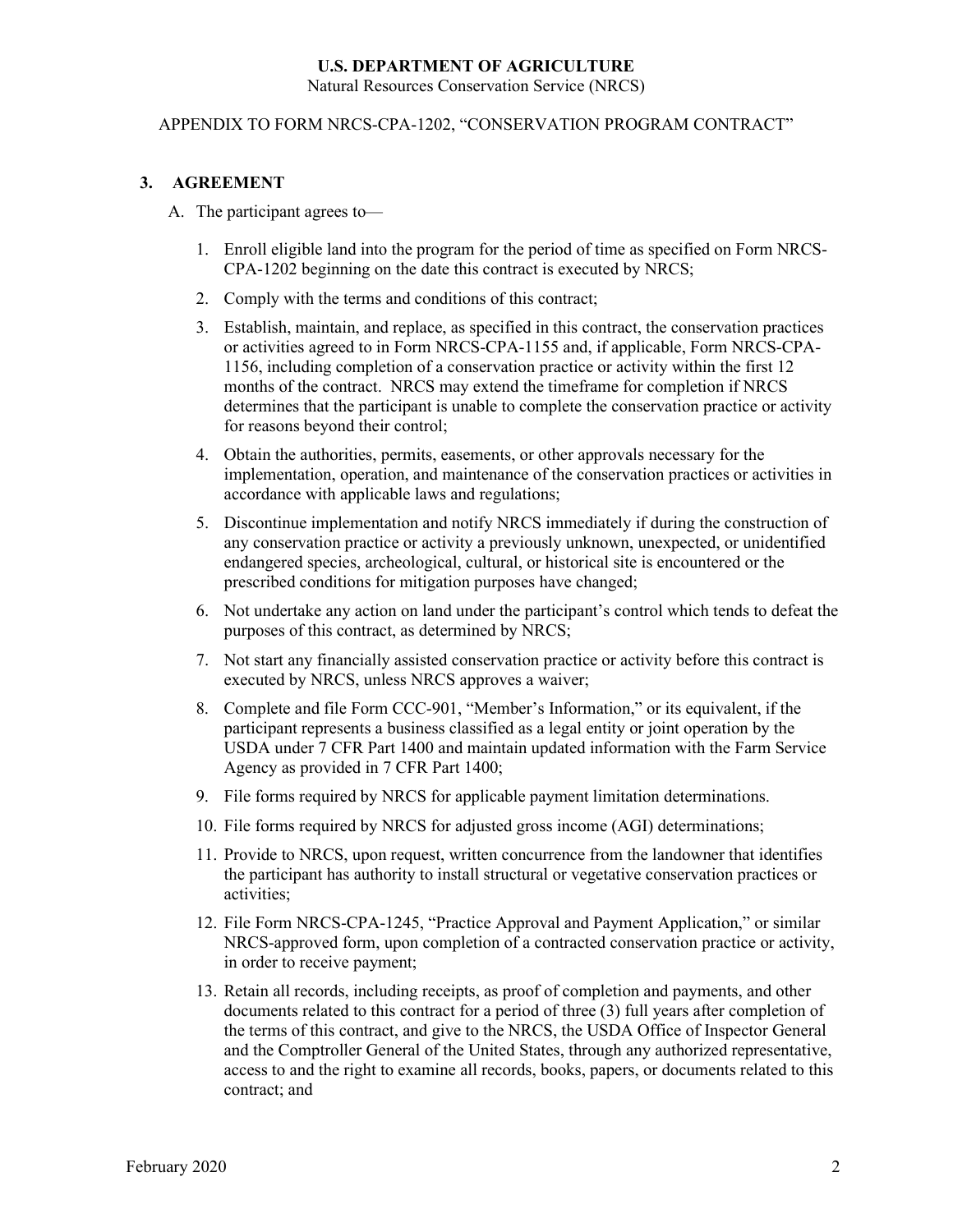Natural Resources Conservation Service (NRCS)

#### APPENDIX TO FORM NRCS-CPA-1202, "CONSERVATION PROGRAM CONTRACT"

- 14. Allow access to the land under contract to the NRCS, or its representative, for monitoring progress on this contract. NRCS shall provide reasonable notification to the participant prior to entering the land under contract.
- B. NRCS agrees, subject to the availability of funds, to—
	- 1. Approve payment to the participant for completing an eligible conservation practice or activity as scheduled in Forms NRCS-CPA-1155 or NRCS-CPA-1156, if applicable, as described herein.
	- 2. Approve payments based on the actual extent of the conservation practice or activity implemented. NRCS will approve payments based on the payment rate agreed to in Forms NRCS-CPA-1155 or NRCS-CPA-1156. NRCS will only approve payments for conservation practices or activities the participant completes within the contract period of performance and that meet or exceed the requirements described in the NRCS standards and specifications, designs, job sheets or guide sheets;
	- 3. Approve payments submitted on Form NRCS-CPA-1245, or similar NRCS-approved form, based upon the shares to which the parties have agreed as set forth on Form NRCS-CPA-1202.

#### **4. PERIOD OF PERFORMANCE**

This contract is effective when signed by the participant and executed by an authorized representative of NRCS. The contract term begins on the date NRCS executes the contract as indicated on the Forms NRCS-CPA-1202 or NRCS-CPA-152 and shall not exceed the maximum length authorized for the program. All required participants must sign this contract within the timeframe established by NRCS. In the event that a statute is enacted during the period of this contract which would materially change the terms and conditions of this contract, the NRCS may require the participant to either modify this contract consistent with the provisions of such statute or agree to contract termination.

#### **5. CONTRACT CORRECTION, MODIFICATION, AND TRANSFER**

- A. Contract Correction.—NRCS reserves the right to correct all errors in entering data or the results of computations in this contract. If the participant does not agree to such corrections, NRCS shall terminate the contract.
- B. Contract Modification.—NRCS and the participant may agree to modify this contract upon determination and approval of NRCS that the modification is consistent with the purposes of the program and is in the public interest. Any participant on the contract may approve modifications for the contract on behalf of all participants unless such signature authority is specifically denied on Form NRCS-CPA-1202.
- C. Contract Transfer:
	- 1. The participant must provide written notice to NRCS within 60 days of any voluntary or involuntary loss of control of any acreage under the contract, including changes in a participant's ownership structure or corporate form. NRCS will terminate the contract, if timely notice is not provided, if an eligible producer is not identified in the notice, or if the new producer is not approved by NRCS to accept the terms and conditions of the contract.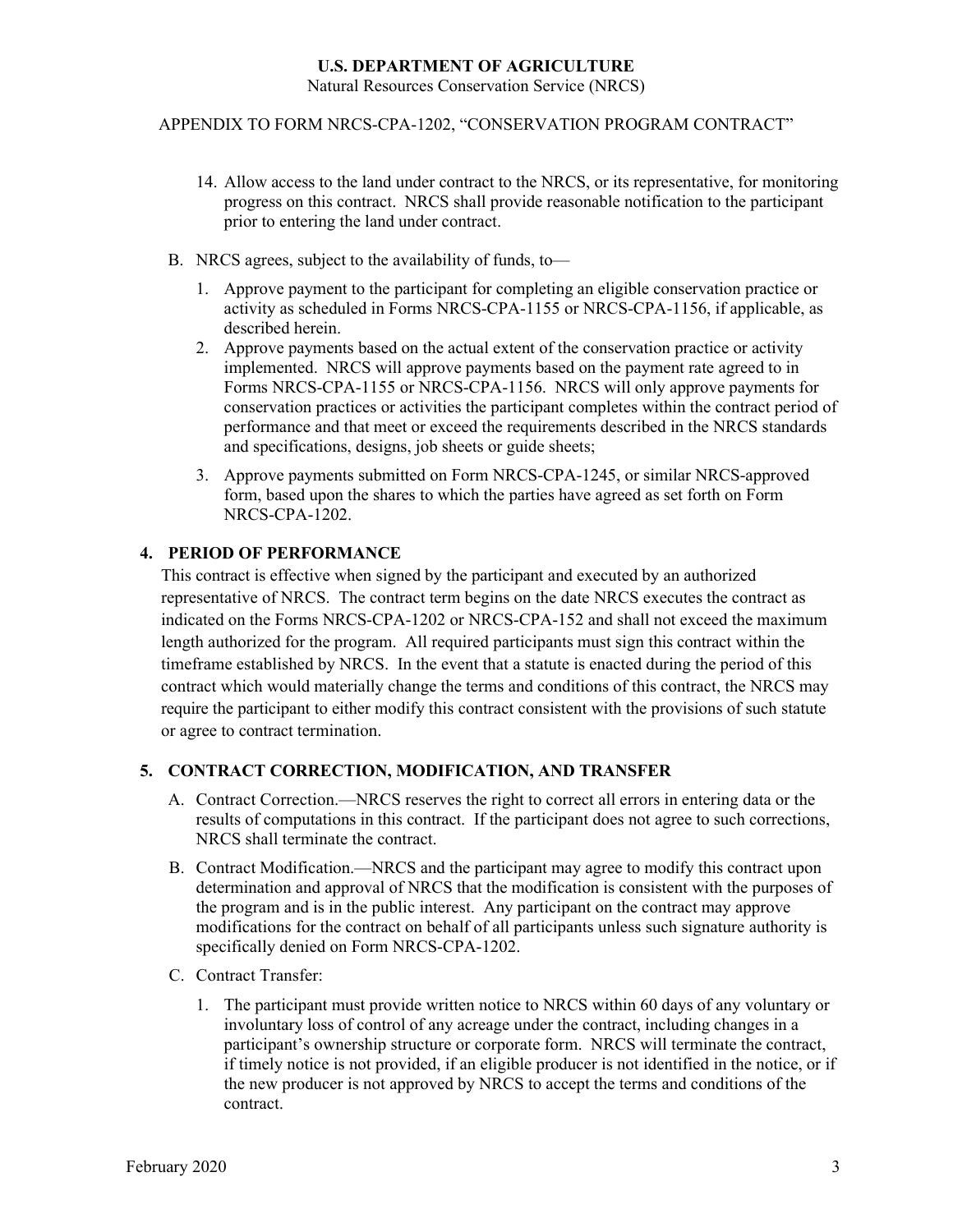Natural Resources Conservation Service (NRCS)

#### APPENDIX TO FORM NRCS-CPA-1202, "CONSERVATION PROGRAM CONTRACT"

- 2. NRCS may approve a transfer of the contract if the new producer meets the program eligibility requirements within a reasonable time frame as determined by NRCS, the new producer agrees to assume the rights and responsibilities for the acreage under the contract, and NRCS determines that the purposes of the program will continue to be met.
- 3. Until NRCS approves the transfer of contract rights, a new producer is not a participant and may not receive payment for conservation practices or activities commenced prior to approval of the contract transfer.

#### **6. CONTRACT VIOLATION AND TERMINATION**

- A. If a participant fails to carry out the terms and conditions of this contract NRCS may terminate this contract. NRCS may require the participant to refund payments received under this contract, or if not terminated, require the participant to accept such adjustments in subsequent payments as are determined to be appropriate by NRCS.
- B. The NRCS may terminate this contract, in whole or in part, without liability, if NRCS determines that continued operation of this contract will result in the violation of a statute or regulation, or if NRCS determines that termination would be in the public interest.
- C. NRCS and the participant may agree to terminate this contract if NRCS determines that the termination is in the public interest.
- D. NRCS may determine that a participant is not in violation of the contract for failure to comply with the contract if the circumstances for failing to comply were beyond the control of the participant, including a disaster or related condition, as determined by the NRCS.
- E. The contract terminates upon death of the participant unless the estate or other successor of the deceased participant, as determined by NRCS, assumes responsibility for the contract and meets applicable eligibility requirements. NRCS may transfer the contract to the estate or deceased participant successor by completing Form NRCS-CPA-152. The transfer agreement is not in effect until approved by NRCS. Payment will be in accordance with guidance provided in applicable provisions of 7 CFR Parts 707 and 1400 as determined by NRCS.

#### **7. PAYMENT COLLECTION AND RECOVERY OF COST**

- A. Collection of amounts due from a participant for contract violation, improper payment, or any other reason will follow procedures of 7 CFR Part 1403. NRCS will notify the participant and provide the reason for the collection and the amount owed. Unpaid debts accrue interest due to the NRCS beginning 30 days after the billing date at the current value of funds rate published in the Federal Register by the United States Department of Treasury.
- B. In the event a participant violates the terms of this contract, the participant voluntarily terminates this contract before any contractual payments have been made, or this contract is terminated with cause by NRCS, NRCS will incur substantial costs in administering this contract which may not be possible to quantify with certainty. The participant agrees to pay, at the time of termination, liquidated damages in an amount equal to 10 percent of the total financial assistance obligated to the participant in this contract. The liquidated damage payment is for recovery of administrative costs and technical services and is not a penalty.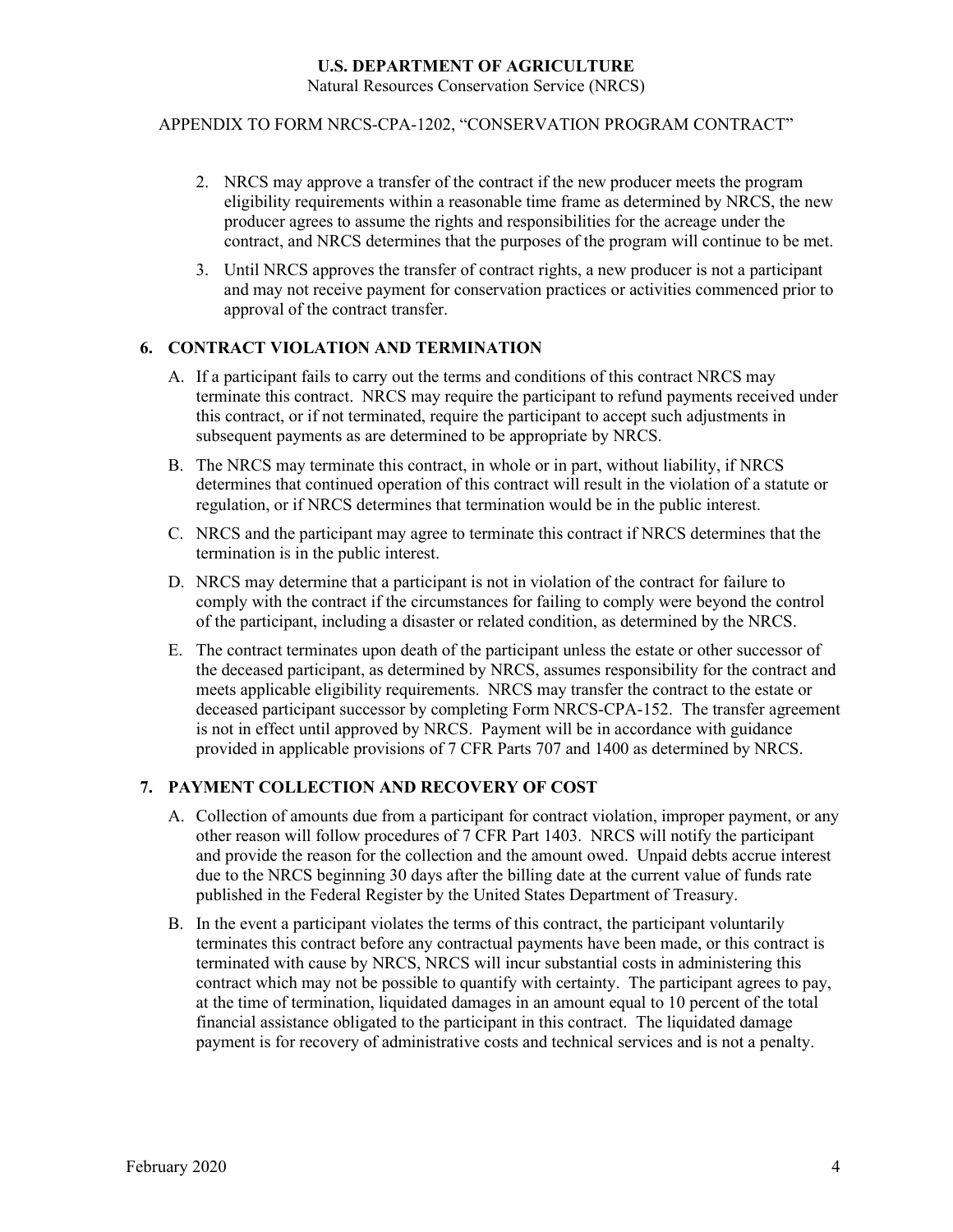APPENDIX TO FORM NRCS-CPA-1202, "CONSERVATION PROGRAM CONTRACT"

#### **8. OPERATION AND MAINTENANCE OF CONSERVATION PRACTICES OR ACTIVITIES (O&M AGREEMENT)**

The participant agrees to operate and maintain (O&M) all conservation practices or activities included within this contract. The participant's O&M responsibilities begin when they complete the conservation practice or activity, as determined by NRCS, and shall continue through the end of the practice or activity lifespan. Failure to carry out O&M may result in NRCS terminating this contract.

#### **9. PROVISIONS RELATING TO TENANTS AND LANDLORDS**

No payment will be approved for the current year if NRCS determines that any of the following conditions exist:

- 1. The landlord or operator has not given the tenants that have an interest in the agricultural operation covered by the contract, or that have a lease that runs through the contract term at the time of sign-up, an opportunity to participate in the benefits of the program.
- 2. The landlord or operator has adopted any other scheme or device for the purpose of depriving any tenant of any benefits to which such tenant would otherwise be entitled. If any such conditions occur or are discovered after payments have been made, all or any part of the payments, as determined by NRCS, must be refunded and no further payments shall be made.

#### **10. MISREPRESENTATION AND SCHEME OR DEVICE**

A participant who is determined to have erroneously represented any fact affecting a determination with respect to this contract and the regulations applicable to this contract, adopted any scheme or device which tends to defeat the purposes of this contract, or made any fraudulent representation with respect to this contract, will not be entitled to payments or any other benefits made under this contract. The participant must refund to NRCS all payments received plus interest. In addition, NRCS may terminate the participant's interest in all conservation program contracts. The provisions of this paragraph of the Appendix shall be applicable in addition to any other criminal and civil fraud statutes.

#### **11. RIGHTS TO APPEAL AND REQUEST EQUITABLE RELIEF**

- A. The participant may appeal an adverse decision under this contract in accordance with the appeal procedures set forth at 7 CFR Part 11, Subpart A, and Part 614. Pending the resolution of an appeal, no payments shall be made under this contract. Before a participant seeks judicial review, the participant must exhaust all appeal rights granted within these regulations.
- B. The participant may also request equitable relief as provided under 7 U.S.C. 7996 and 7 CFR Part 635.

#### **12. DRUG-FREE WORKPLACE (2 CFR Part 182 and 2 CFR Part 421)**

By signing this contract, the participant certifies that the participant will comply with the requirements of 2 CFR Part 182 and 2 CFR Part 421. If it is later determined that the participant knowingly rendered a false certification, or otherwise violated the requirements of the Drug-Free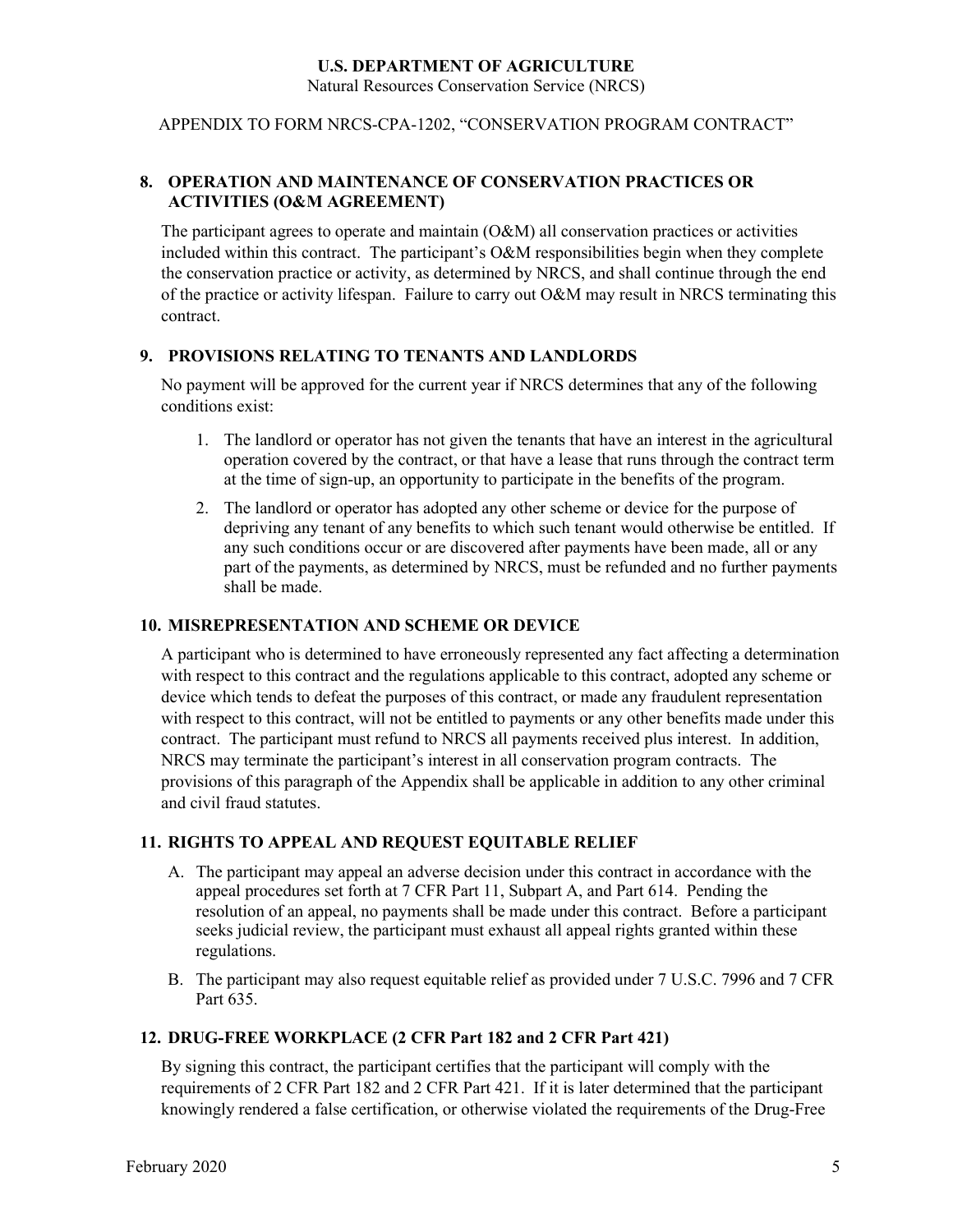APPENDIX TO FORM NRCS-CPA-1202, "CONSERVATION PROGRAM CONTRACT"

Workplace Act, NRCS, in addition to any other remedies available to NRCS under this contract or in general to the United States, may take action authorized under the Drug-Free Workplace Act.

### **Environmental Quality Incentive Program (EQIP) Provisions which includes EQIP contracts enrolled under the Regional Conservation Partnership Program (RCPP-EQIP)**

#### **1. GENERAL TERMS**

- A. The regulations in 7 CFR Part 1466 and any other applicable regulations are incorporated, by reference, herein. In the event of a conflict between these regulations and the terms of this Appendix, the provisions of the regulations will prevail.
- B. In addition to the documents identified in the general provisions, the contract also incorporates the following documents, to which the participant is bound:
	- Conservation Plan and Plan Maps
	- Operation and Maintenance Plans, as applicable
- C. Definitions.—Refer to 7 CFR Part 1466 for definitions of "Water Management Entity," "Indian Tribe," and, "Historically Underserved Producer" and the component definitions therein, of "Beginning Farmer or Rancher," "Socially Disadvantaged Farmer or Rancher," "Limited Resource Farmer or Rancher," and "Veteran Farmer or Rancher."

#### **2. PROGRAM ELIGIBILITY REQUIREMENTS**

- A. Participants must be the operator, owner, or other tenant of an agricultural and/or nonindustrial private forestland (NIPF) operation in the Farm Service Agency (FSA) farm records management system and have effective control of the land for the EQIP contract period.
- B. Participants must demonstrate to the satisfaction of NRCS that they are engaged in agricultural production or forestry management or have an interest in the agricultural or forestry operation associated with the land offered for an EQIP contract.
- C. Participants must be in compliance with the highly erodible land and wetland conservation provisions found in 7 CFR Part 12.
- D. Participants must comply with adjusted gross income (AGI) provisions found at 7 CFR Part 1400 or have an approved AGI wavier prior to contract approval.
- E. Participants must supply information, as required by NRCS, to determine eligibility for EQIP.
- F. Participants who are eligible for EQIP and self-certify as meeting the requirements of any of the historically underserved (HU) designations are eligible for an increased payment rate and advance payments.
	- 1. Increased Payment Rate.—HU participants must be awarded the applicable payment rate plus an additional rate that is not less than 25 percent above the applicable rate not to exceed 90 percent of the estimated incurred costs, as documented in an approved payment schedule.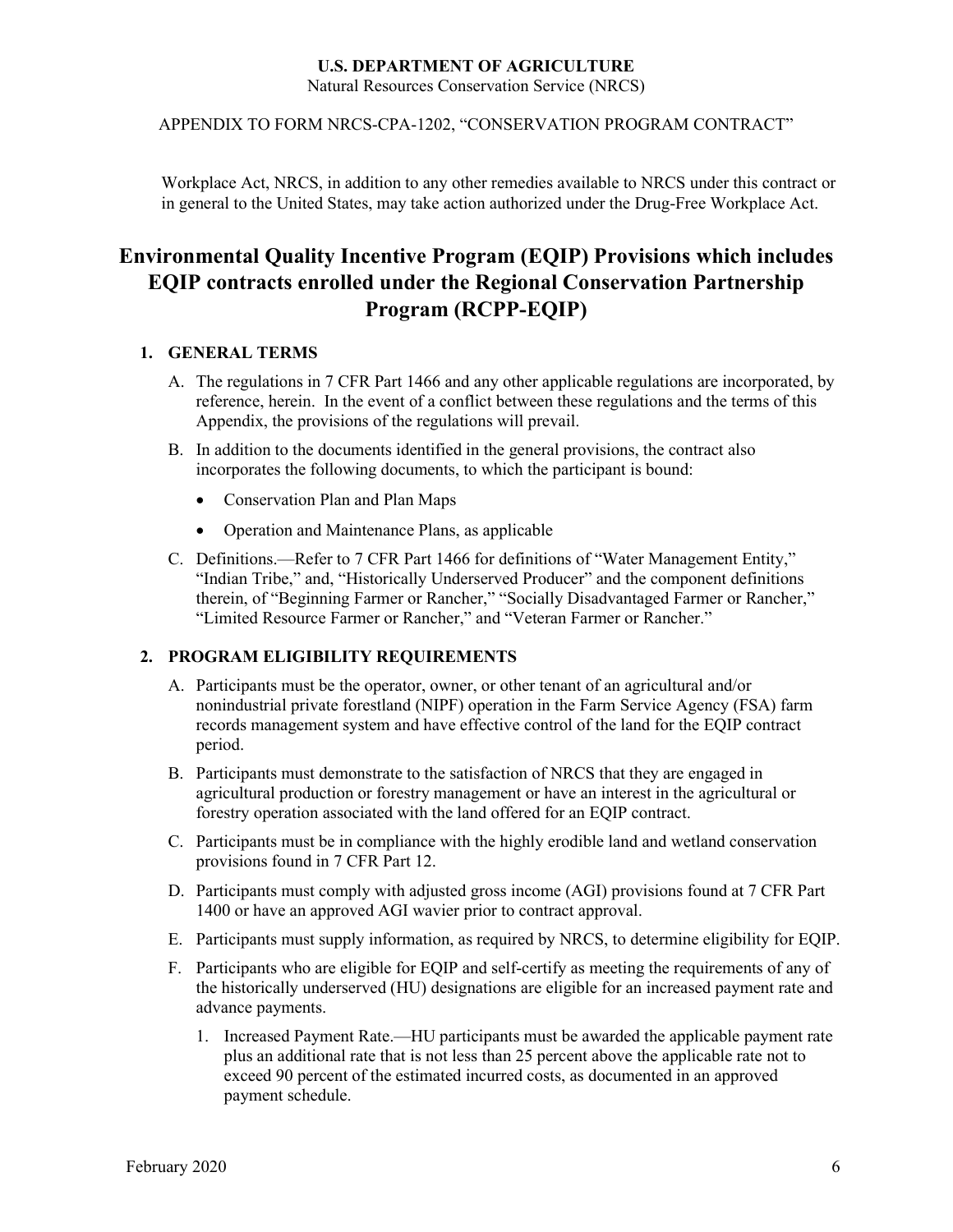Natural Resources Conservation Service (NRCS)

APPENDIX TO FORM NRCS-CPA-1202, "CONSERVATION PROGRAM CONTRACT"

- 2. Advance Payments.—HU participants may elect to receive advance payments for a portion of the anticipated costs associated with purchasing materials or contracting services to implement a conservation practice.
- G. The participant shall not be eligible for contract payments for the following:
	- 1. Irrigation practices implemented for the purpose of water conservation or activities on land that does not meet applicable program irrigation history requirements, unless a drought or conservation practice exception applies, or a waiver is granted by NRCS.
	- 2. Conservation practices or activities other than the NRCS-approved conservation practices or activities.

#### **3. AGREEMENT**

- A. At least one conservation practice must be scheduled for completion within the first 12 months of the contract. NRCS may extend this timeframe if the participant is unable to complete the conservation practice for reasons beyond the participant's control.
- B. Participant accepts applicable program contract and payment limits as found in 7 CFR Part 1466 for EQIP and this Appendix.
	- 1. A person or legal entity may not receive, directly or indirectly, payments that in the aggregate exceed \$450,000 for all EQIP contracts entered into during the period of December 20, 2018 through September 30, 2023 (i.e., the years of the 2018 Farm Bill).
		- a. Water management entities may be eligible for a payment limitation waiver not to exceed \$900,000.
		- b. Payments for conservation practices related to organic production under the National Organic Initiative may not exceed a \$140,000 payment limit.
		- c. Contracts with Indian Tribes or Alaska Native Corporations are not subject to payment limits.
	- 2. Contract limit is the maximum payment amount allowed under a single contract.
		- a. Each EQIP contract with a person or legal entity will be limited to \$450,000.
		- b. EQIP contracts with joint operations (general partnerships or joint ventures), group projects, or water management entities, may have a contract limit of up to \$900,000 with an approved contract limitation waiver.
		- c. The contract limitation will not increase due to the change in business type for contract transfers from a person or legal entity to a joint operation,
		- d. Indian Tribes or Alaska Native Corporations are not subject to contracts limits.
- C. If an EQIP schedule of operations includes an animal waste storage or treatment facility on an animal feeding operation (AFO), the participant agrees to develop an NRCS-approved comprehensive nutrient management plan (CNMP) prior to implementation of any waste storage or treatment facility or associated nutrient management activities, the CNMP will account for resource concerns and conservation practices and activities planned for an AFO associated with storing, treating, land applying, or handling (transferring) of animal waste or organic byproducts, such as animal carcasses.
- D. If an EQIP schedule of operations includes forest-related conservation practices or activities on forest land, the participant agrees to implement conservation practices and activities consistent with an approved forest management plan.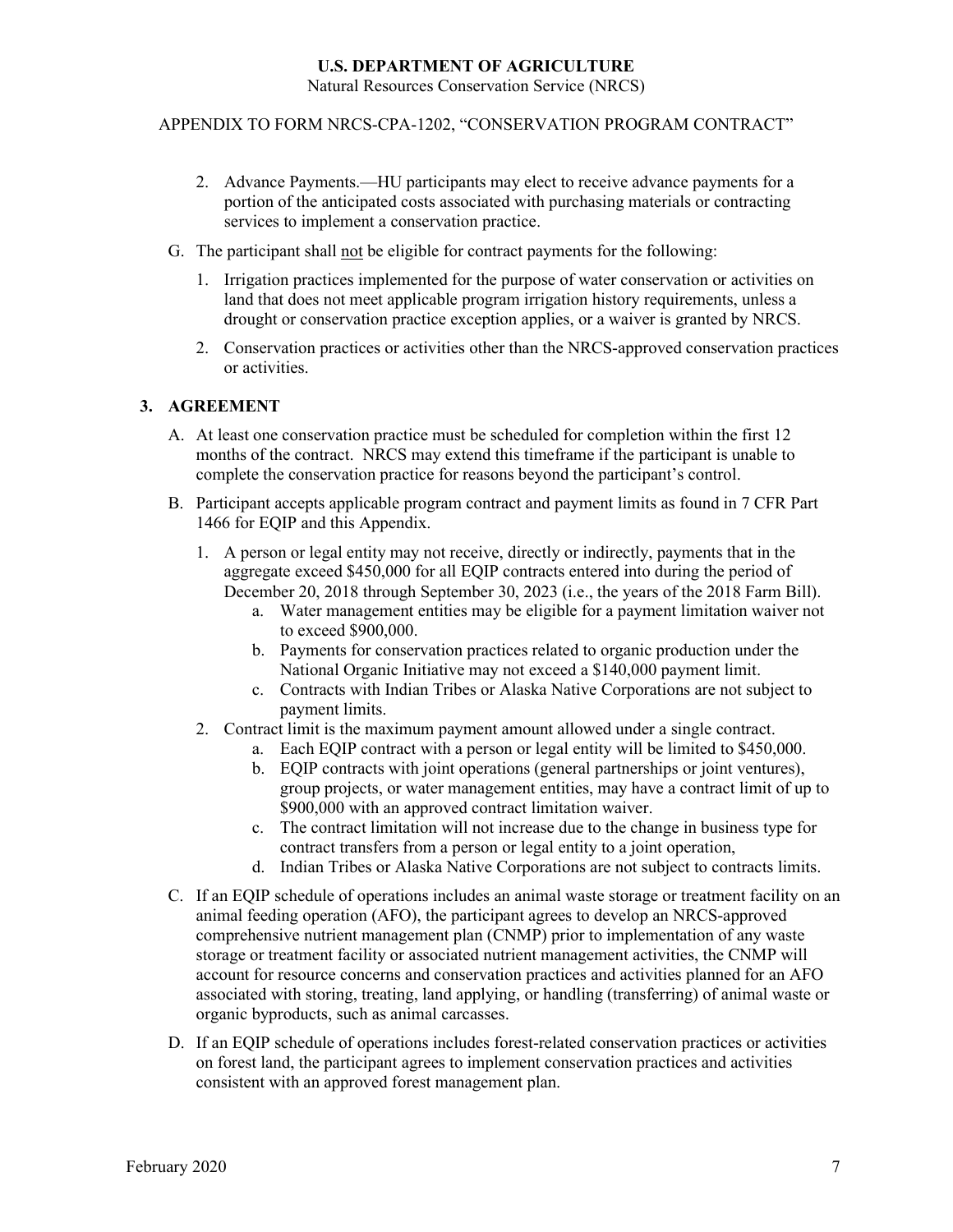Natural Resources Conservation Service (NRCS)

APPENDIX TO FORM NRCS-CPA-1202, "CONSERVATION PROGRAM CONTRACT"

- E. If an EQIP contract is funded under the EQIP Organic Initiative (16 U.S.C. 3839aa-2(i)), the participant agrees to develop and implement conservation practices that are consistent with an organic system plan.
- F. Participant agrees to not engage the services of a certified technical service provider (TSP) before this contract is executed by NRCS, if payment for TSP services is desired.

#### **4. PAYMENT**

- A. NRCS makes EQIP financial assistance payments to producers upon completion of conservation practices and activities, as described in program contracts, and according to NRCS specifications and conservation plans.
- B. In order to be reimbursed for technical services approved under this agreement and performed by a certified TSP hired by the Participant, the Participant must submit invoices from the certified TSP for the work performed and any other documentation needed for NRCS to determine the technical services were completed in accordance with NRCS requirements. The Participant is responsible for ensuring that the TSP services meet program requirements. NRCS will not reimburse the Participant if the technical services provided by the TSP do not meet program requirements. NRCS may seek repayment of any TSP payments made to the Participant if NRCS terminates this Contract, as provided under paragraphs 6 and 7 of this Appendix.
- C. HU participants may elect to receive advance payments of not less than 50 percent of the EQIP conservation practice payment amounts to purchase materials or contract services associated with practice implementation. The scheduled practice or activity for which an advance payment is requested must have an NRCS-approved practice design prior to issuance of the advance payment.
- D. If NRCS makes an advance payment to an HU participant, the participant must expend the advance payment within 90 days of receipt of the funds. If funds provided in advance are not expended during the 90-day period beginning on the date of receipt of the funds, the funds shall be returned within a reasonable timeframe as determined by NRCS. Failure to return funds within a reasonable timeframe will result in the participant being in violation of the terms of the contract, and the contract will be terminated.
- E. The conservation practices associated with advance payment must be completed as scheduled in the EQIP schedule of operations.
- F. Participants may assign payments, including advance payments, directly to vendors.
- G. This Contract is a financial assistance agreement, not a procurement contract. As such, it is not subject to 5 CFR Part 1315, Prompt Payment Act, and is governed by the terms set forth herein.

#### **5. PERIOD OF PERFORMANCE**

The contract period will last, at a minimum, from the date of obligation through the last scheduled conservation practice or activity (including any additional operation and maintenance necessary to achieve desired conservation benefits), not to exceed 10 years.